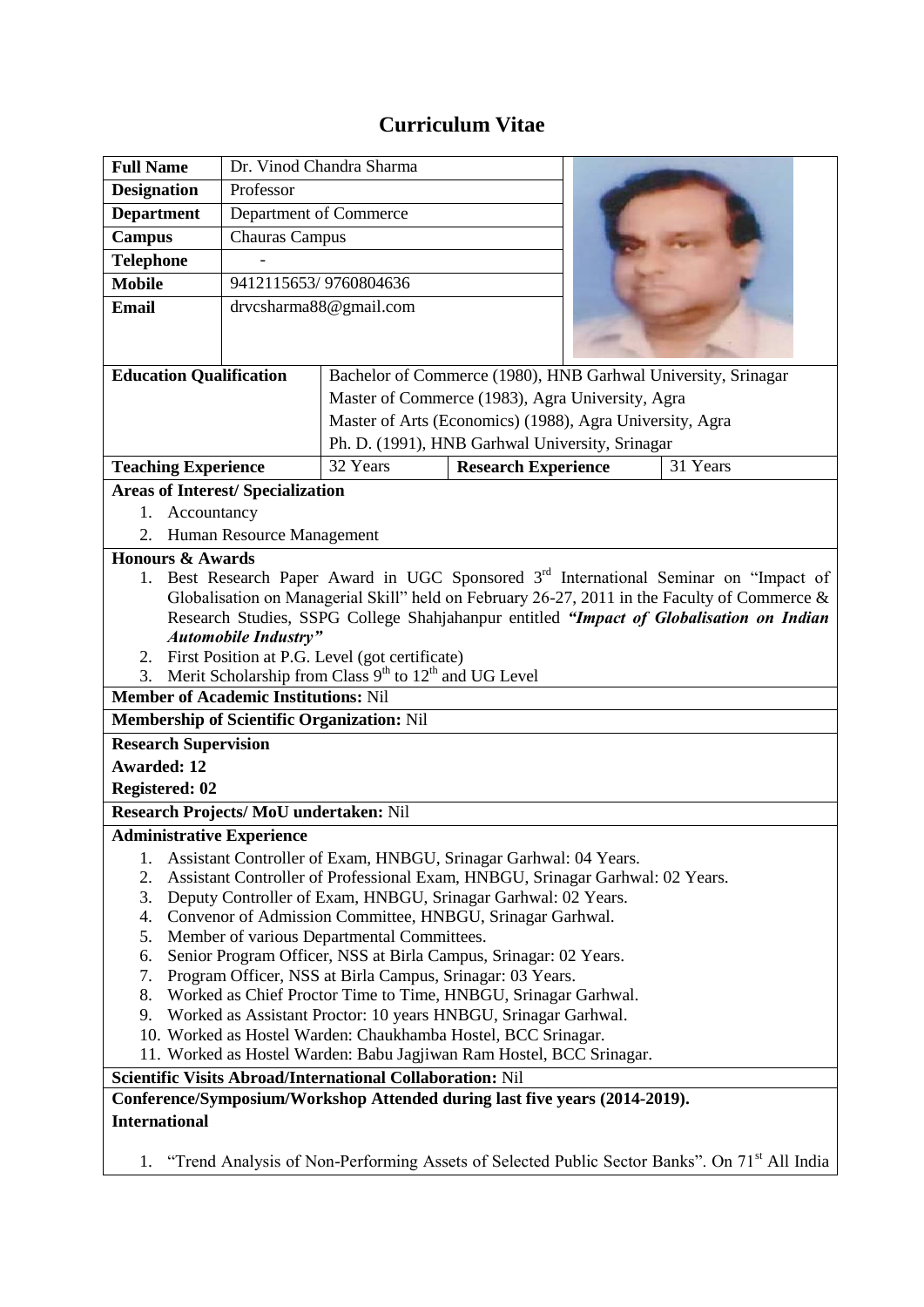Commerce Conference, Organized by Department of Commerce, Osmania, Hyderabad, Telanagana, December 20-22, 2018.

- 2. "A Study on Happiness of consumers towards Two Wheelers in Dehradun, Uttarakhand", Swami Shukdevanand 8<sup>th</sup> International Seminar on "Tourism, Mercantilism and Human Happiness: Challenges & Opportunities" January 30-31, 2016 organised by Faculty of Commerce & Research Studies, Swami Shukdevanand PG College, Shahjahanpur.
- 3. "Garhwal Himalayas: Cultural Tourism And Marketing Prospects",  $10<sup>th</sup>$  International Conference On "Innovative Management Practices In Business, Banking, Economics, Public Administration, Marketing And Tourism" BEPAMT, April 18-19, 2015 organised by "Krishi Sanskriti" Javaharlal Neharu University, New Delhi.
- 4. "Accounting Returns on Investment In Capital Expenditure: "A Study of Automobile Industry", Swami Shukdevanand  $7<sup>th</sup>$  International Seminar. February 26-27, 2015, Faculty Of Commerce & Research Studies, Swami Shukdevanand PG College, Shahjahanpur .
- 5. "Devaluation of non-economic values in advertisement and its impact on socio-economic environment of Uttarakhand", UGC Sponsored  $6<sup>th</sup>$  International Seminar on economic development with devaluation of non-economic values: problems and remedies" March 2-3, 2014 organised by Faculty of Commerce & Research Studies,SSPG College Shahjahanpur.

## **National**

- 1. "Building Start-up Culture by Entrepreneurial Education Approach in Uttarakhand", National Seminar on "Opening Uttarakhand State for Start-up Companies" March 04, 2017, organized by Department of Business Management, HNBGU, Srinagar GWL.
- 2. "Stress Management: A Case Study of ONGC, Dehradun (Uttarakhand)", National Seminar on "Impact of Stress Management in Business Organizations" January 31 & February 1, 2016, organised by PG Department of Commerce & Business Administration, SS (PG) College, Shahjahanpur (UP).
- 3. "Corporate Social Responsibility Practices in Private Sector Bank-ICICI", National Seminar on "Corporate Social Responsibility Practices in India", December 19-20, 2015, organised by Department of Commerce, Mahatma Gandhi Kashi Vidyapith, Varanasi (UP).
- 4. "FDI and Globalisation in India", National Seminar On Public Sector Reforms In India. January 17 - 18, 2015, Faculty Of Commerce A.B.R.P.G. College, Anpara, Sonebhadra (U.P), India.
- 5. "Participation In National Conference", National Conference On Contemporary Issues In Commerce Education In India. December 20-21, 2014, School Of Management Studies & Commerce Uttrakhand Open, University, Haldwani.
- 6. "Future prospects & challenges of PSE's (Public Sector Enterprises)", National Seminar on Developed India: Vision 2020 March 28-29, 2014, Department of Commerce Lucknow, University of Lucknow.

**Conference/Symposium/Workshop Organized during last five years (2014-2019):**Nil